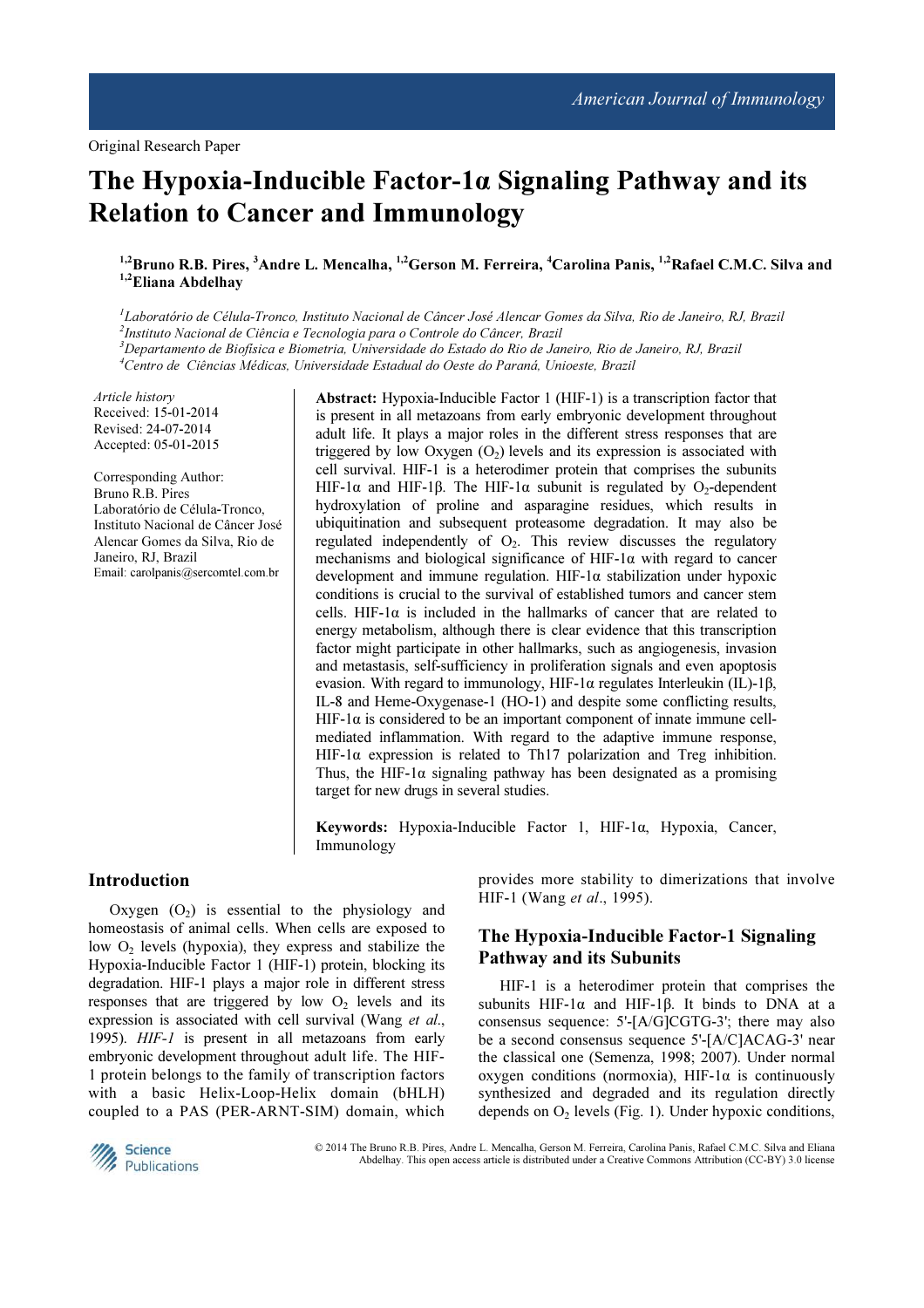the proteins that block interaction with HIF-1 $\alpha$  are degraded, favoring dimerization with HIF-1β, which is constitutively expressed. Thus,  $HIF-I\alpha$  is stabilized, recruits coactivators and becomes structurally capable of regulating hundreds of genes in an extremely refined way (Fig. 1) (Semenza, 2007).

The HIF-1 $\alpha$  subunit is regulated by O<sub>2</sub>-dependent hydroxylation of proline and asparagine residues, which results in ubiquitination and subsequent proteasome degradation. These hydroxylation reactions are responsible for the activation of a mechanism that responds to  $O<sub>2</sub>$  levels. This mechanism is then transduced to the cell nucleus and promotes the activation of specific genes through HIF-1 activity (Semenza, 1998; 2007).

The hydroxylation of proline residues occurs via the Prolyl Hydroxylase Domain protein 2 (PHD2) on  $Pro^{402}$ or  $Pro<sup>564</sup>$ , or both. This hydroxylation promotes the binding of the Von Hippel-Lindau (VHL) protein, which interacts with Cullin-2, Elongin B and C proteins, blocking transcriptional elongation activity and recruiting the ubiquitin-protein ligase E3 complex and ultimately resulting in the ubiquitination and subsequent degradation of HIF-1 $\alpha$  via the 26S proteasome (Fig. 1). PHD2 also converts  $O_2$  and α-ketoglutarate, generating succinate and  $CO<sub>2</sub>$  as products. The enzymatic activity of PHD2 is reduced in hypoxia due to a decrease in substrate availability. This occurs by direct inhibition of the catalytic center containing Fe (II) and/or by Reactive Oxygen Species (ROS) produced via the mitochondrial

respiratory chain. Although only PHD2 is described in this process, the three isoforms (PHD1, PHD2 and PHD3) also promote HIF-1α degradation. The hydroxylation of asparagine is catalyzed by Factor Inhibiting HIF-1 (FIH-1) on  $\text{Asn}^{803}$ , which blocks the binding of transcriptional co-activating proteins p300 (300-kilodalton coactivator protein) and CBP (CREBbinding protein), consequently reducing the transcription of the HIF-1 $\alpha$  target genes (Semenza, 2007).

The half-life of HIF-1α may also be regulated independently of  $O_2$ , whereby the Receptor for Activated C Kinase 1 (RACK1) competes for the binding site of the chaperone Heat Shock Protein 90 (HSP90), which is involved in the protein stabilization of HIF-1 $\alpha$  and several growth factors (Sawai et al., 2008). Thus, RACK1 protein interacts directly with Elongin C, routing HIF-1α for ubiquitination and proteasomal degradation independently of PHD2 or VHL (Benezra et al., 1990). It is important to emphasize that HIF-1 $\alpha$  is not completely degraded after it is ubiquitinated, due to the ubiquitin removal by VHL Deubiquitinating Enzyme 2 (VDU2), which stabilizes the HIF-1α. Recently, Foxler et al. (2012) demonstrated the importance of the tumor suppressor LIM Domain-Containing Protein (LIMD1) in regulating the levels of HIF-1α. LIMD1 acts as a scaffold for PHDs and VHL, thereby forming the PHD/LIMD1/VHL complex. The loss of function of LIMD1 triggers an increase in HIF-1α levels under both hypoxia and normoxia conditions.



Fig. 1. Under normal oxygen conditions (normoxia), HIF-1 $\alpha$  is continuously synthesized and degraded. The HIF-1 $\alpha$  subunit is regulated by O2-dependent hydroxylation reactions catalyzed by Prolyl Hydroxylase Domain Protein (PHD), that promotes the binding of the Von Hippel-Lindau (VHL) protein, resulting in the ubiquitination and subsequent degradation of HIF-1α via proteasome. Under hypoxic conditions, the proteins that block interaction with HIF-1α are degraded, favoring dimerization with HIF-1β, which is constitutively expressed. Thus, HIF-1α is stabilized, translocates into the nucleus, recruits the transcriptional co-activating proteins p300 (300-kilodalton coactivator protein) and CREB-Binding Protein (CBP) and becomes structurally capable of binding to DNA at a consensus sequence and activates the target genes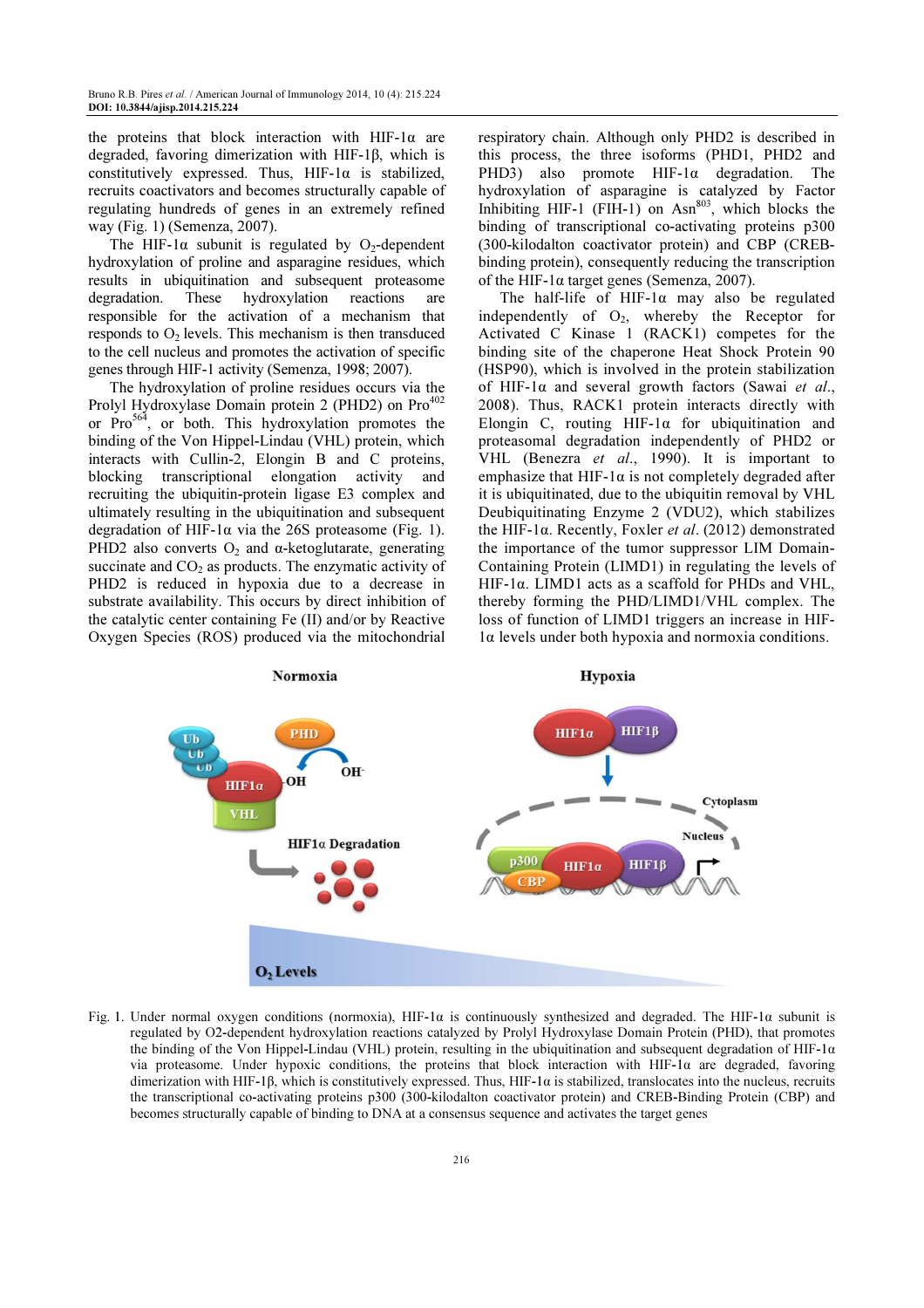# Hypoxia-Inducible Factor-1α in Physiological Processes and Cancer

The HIF family genes are the major transcriptional factors involved in cell survival under low oxygen conditions. This ability allowed mankind to conquer physiologically challenging environments, such as the high altitudes of the Himalayas and the Andes where oxygen availability is diminished. Yi et al. (2010) sequenced the genome of 50 Tibetans who live in the Himalayas in order to find evidence of a genetic component in their ability to adapt to high altitudes. The results showed that the EPAS1 gene in the highaltitude population had 78% more Single-Nucleotide Polymorphisms (SNPs) than the gene in the lowaltitude population. This gene encodes the protein HIF-2 $\alpha$  and its polymorphism is strongly associated with protein stabilization and increased activity in different processes such as erythropoiesis. The HIF-2 $\alpha$ protein shares a 48% similarity with HIF-1 $\alpha$  and is also regulated by PHD2. HIF-2 $\alpha$  is also able to dimerize with HIF-1β and bind to the same target sequence as the HIF-1α/HIF-1β heterodimer. Although there are many similarities, HIF-1α and HIF-2α must be considered as two separate entities because they perform different functions depending on where they are expressed in the tissue (Semenza, 2007). Because HIF-1 $\alpha$  has a greater association with cancer than HIF-2α, this particular review focuses on HIF-1α.

During embryonic development, HIF-1 $\alpha$  is responsible for stimulating the expression of many genes: Octamer-Binding Transcription Factor 4 (OCT4), which is essential for the maintenance of a pluripotent phenotype in embryonic stem cells (Nichols et al., 1998); the inducer Vascular Endothelial Growth Factor (VEGF) (Ferrara et al., 2003); the cytokine Erythropoietin (EPO) (Krantz, 1991); the embryonic growth factor Insulin-like Growth Factor 2 (IGF2) (Baker et al., 1993); Inhibitor of DNA binding 2 (ID2), an inhibitor of the HLH binding domain of DNA (Benezra et al., 1990) and NOTCH1, which plays a role in development by controlling cell fate (Artavanis-Tsakonas et al., 1999). Mazumdar et al. (2010) proposed a close association between HIF-1α and WNT/β-catenin signaling, which results in embryonic, neural and hematopoietic stem cell maintenance, including selfrenewal and proliferation. Interestingly, the deletion of HIF-1 $\alpha$  in mouse embryonic stem cells leads to the absence of LEF1 and TCF expression, the effectors of WNT signaling. In addition, experiments confirmed the direct binding of HIF-1 $\alpha$  onto the LEF1 and TCF promoter regions under hypoxic conditions. It is not completely clear how stem cell niche is regulated by hypoxia, but because research has shown that stem cells under lower oxygen conditions are less exposed

to ROS and consequently have a lower risk of mutagenesis (Kaufman, 2010; Adikwu and Brambaifa, 2012; Hazra et al., 2012), a protective effect on the genome may be considered. The WNT/β-catenin signaling pathway has been extensively studied in cancer research and is related to metastatic processes and resistance to therapies. Likewise, HIF-1α plays an important function via WNT/β-catenin activation, affecting tumor development and stem cell maintenance during cancer and death resistance (Kaufman, 2010).

In cancer, the loss of tumor suppressor VHL function is often observed. This loss triggers greater stability and accumulation of HIF-1 $\alpha$  and HIF-2 $\alpha$ , consequently enabling their role in carcinogenesis (Kaelin, 2008). Moreover, previous research has shown that stabilization of HIF-1α under hypoxic conditions is crucial to the survival of both established tumors and cancer stem cells (Semenza, 2010).

HIF-1 $\alpha$  also orchestrates the Warburg Effect, an alternative metabolic process of cancer cells, in which more oxygenated cells transfer glucose to hypoxic cells that overexpress Glucose Transporter (GLUT1). Under hypoxia, glucose is anaerobically converted into lactate to generate ATP. The lactate is exported to the aerobic cells by overexpression of Monocarboxylate Trasporter (MCT1). This lactate is converted into pyruvate by LDH (Lactate Dehydrogenase enzyme), which is expressed at a higher level in normoxia cells (Cairns et al., 2011). Thus, a feedback system is created whereby energy sources are shuttled between metabolic cells that are located in different microenvironments. Interestingly, this entire process occurs in response to environmental conditions and is carried out by a gene expression pattern that is transcriptionally regulated by HIF-1α. The effect that this transcription factor has on energy metabolism was described by Gregg Semenza, who showed that HIF-1α acts as a regulator of glycolytic enzymes under low oxygen conditions and is overexpressed in the hypoxic regions of tumors (Denko, 2008).

The constitutive expression of the HIF-1 complex is frequently associated with tumor progression, poor survival and even resistance to therapies. In this context, the mechanism that implicates HIF-1 in radioresistance has been recently revised by Meijer et al. (2012). After radiotherapy, the hypoxic tumor cells that survive radiation are forced to re-oxygenate because the surrounding cancerous population has been killed. Therefore, a wide array of HIF-1-related events is triggered by this re-oxygenation process inside the tumor. A primary acute consequence of tumor irradiation is the downregulation of HIF-1 activity; however, the long-term accumulation of ROS re-stabilizes the HIF-1 molecule and results in increasing levels of HIF-1 in the hours soon after radiotherapy, which may last over a week. This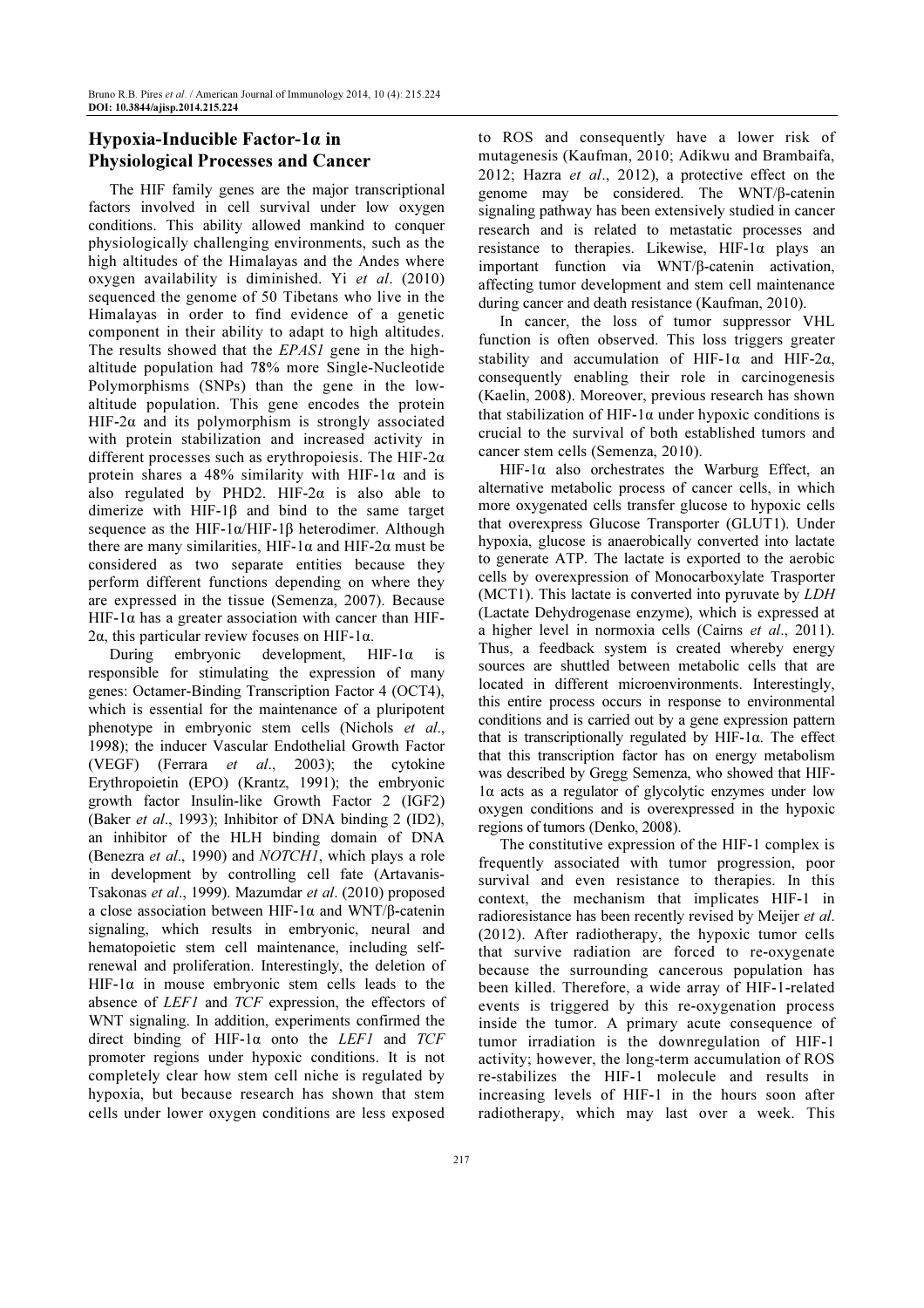upregulation of HIF-1 triggers other pro-angiogenic cascades, such as VEGF, which protects the microvasculature of the tumoral mass against radiation-induced apoptosis. A secondary mechanism induced by HIF-1 involves enhancing the antioxidant capacity of cells by starting their glycolytic metabolism, which makes the tumor resistant to virtually any type of oxidative stress-driven chemotherapy (Meijer et al., 2012). Regardless of the specific mechanism, augmented HIF-1 expression is strongly correlated with poor disease prognosis and death.

## Hypoxia-Inducible Factor-1α as a Hallmark of Cancer

Hanahan and Weinberg (2011) highlighted HIF-1α in the group of cancer hallmarks that are related to energy metabolism, although there is clear evidence that HIF-1α may participate in other hallmarks, such as angiogenesis, invasion and metastasis, selfsufficiency in proliferation signals and even apoptosis evasion. In response to hypoxia,  $HIF-I\alpha$  regulates the VEGF gene family during angiogenesis. This regulation occurs in a physiological manner that is independent of oxygen levels. Regarding invasion and metastasis, HIF-1 $\alpha$  has been positively correlated with other transcription factors, such as TWIST1, which is

one of the master regulators of epithelialmesenchymal transition and is responsible for the phenotypic alteration of cancer cells during metastasis (Yang et al., 2008). Self-sufficiency in proliferation signals was demonstrated in a recent study by Wang et al. (2012). The study showed that HIF signaling involves CAV1 (Caveolin 1), the main component of caveolae in the plasma membrane (Okamoto et al., 1998), culminating in the activation of Epidermal Growth Factor Receptor (EGFR), the cell surface receptor of the epidermal growth factor family and Extracellular-Signal-Regulated Kinases (ERK), which is also known as Mitogen-Activated Protein (MAP) Kinase that triggers several signaling pathways (Boulton and Cobb, 1991) leading to exacerbated cell proliferation. Zhang et al. (2008) investigated apoptosis evasion and found that mitochondrial autophagy is dependent on HIF-1 $\alpha$ , which aids cell survival in the absence of nutrients and decreases the generation of mitochondrial ROS. In addition, mitochondrial autophagy is consistently found in cancer, especially in environments of intratumoral hypoxia, inducing a "silent" death of the mitochondria without releasing cytochrome c, which triggers intrinsic apoptosis (Zhang et al., 2008). A schematic picture about the biological processes and signalings regulated by HIF-1 $\alpha$  is shown in Fig. 2.



Fig. 2. HIF-1α is responsible for stimulating many biological processes. In cancer, HIF-1α activates the stem cell phenotype through the upregulation of OCT4, NOTCH1 and WNT/β-catenin signalings. The activation of the metabolic enzymes Glucose Transporter (GLUT1), Monocarboxylate Trasporter (MCT1) and LDH (Lactate Dehydrogenase enzyme) by HIF-1α regulates the Warburg Effect. HIF-1α supports inflamation and metastasis via upregulation of Interleukin (IL)-1β and TWIST1, respectively. HIF-1α also regulates the VEGF gene family, inducing angiogenesis in cancer. Regarding cell proliferation pathways, HIF signaling activates Caveolin 1 (CAV1), culminating in the activation of Epidermal Growth Factor Receptor (EGFR) and Extracellular-Signal-Regulated Kinases (ERK)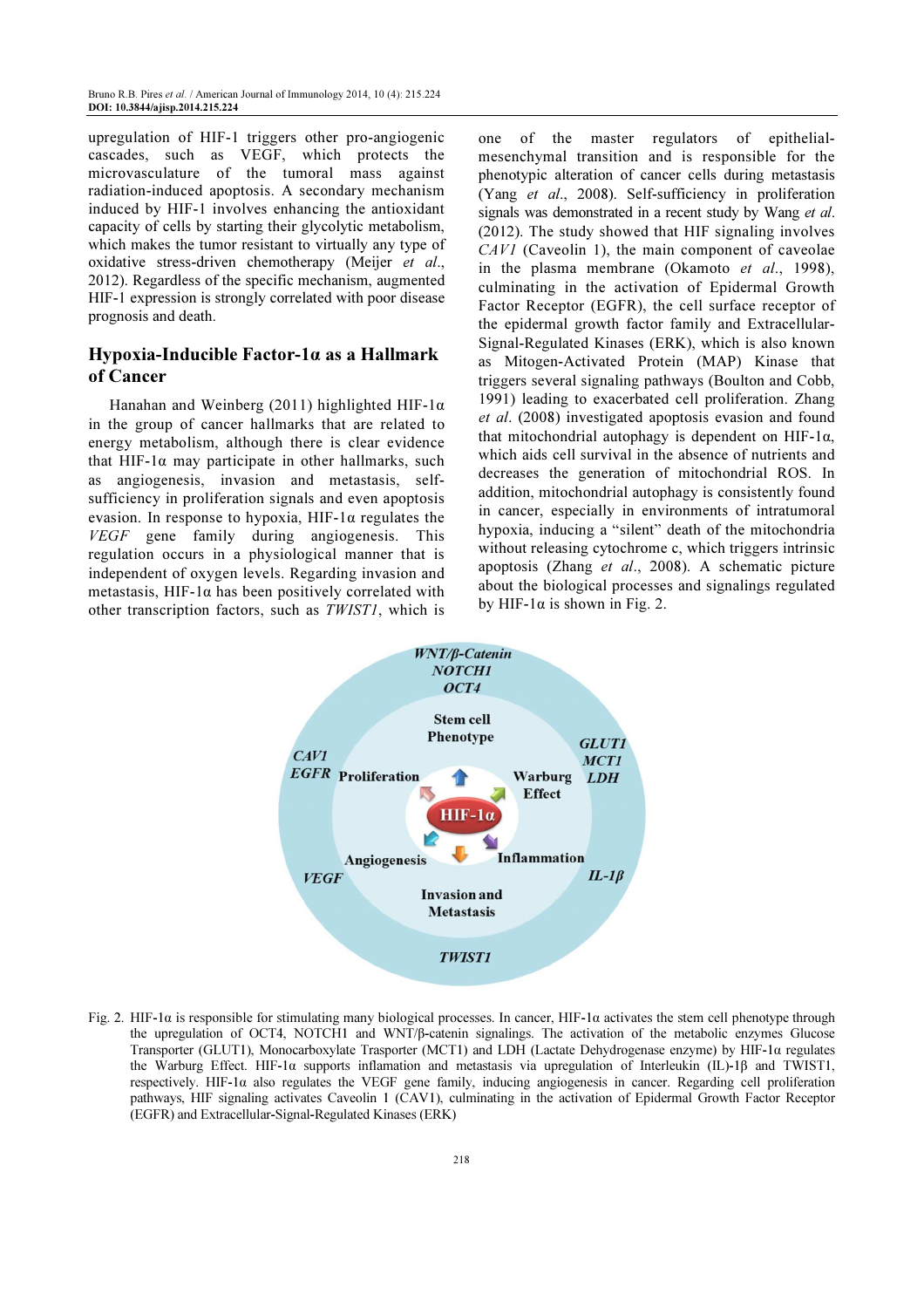# Hypoxia-Inducible Factor-1 and Immune Regulation

Recently, a comprehensive study performed by Tannahill et al. (2013) directly addressed the role of HIF-1 in Interleukin (IL)-1β (a proinflammatory) cytokine secretion from macrophages stimulated with Lipopolysaccharide (LPS), which was derived from the external membrane of gram-negative bacteria (Yanti, 2011). HIF-1 binds to the promoter region of IL-1 $\beta$ , allowing optimal transcription of pro-IL-1β, the inactive form that generates IL-1β through Caspase 1 activity. Research has shown that the accumulation of succinate is essential for HIF-1 $\alpha$  stability because high levels of succinate may directly inhibit PHD. Examining this mechanism, Tannahill et al.  $(2013)$ explained how cytoplasmatic succinate increases after LPS stimulation (and the Warburg effect of the activated macrophage) and this may regulate HIF-1 $\alpha$ stability and subsequent IL-1 $\beta$  secretion. IL-1 $\beta$  is a cytokine that has been linked to cancer progression in murine models, as observed in cell lines of squamous cell carcinoma and melanoma (Chen et al., 2012; Voronov et al., 2003; Cheng et al., 2009). Regarding other proinflammatory cytokines, research has shown that IL-1β promotes cancer cell proliferation and is associated with cancer development during the initial stages, but it can also invoke antitumor immunity in later phases, where immune deviation is important for tumor establishment. These antagonistic effects of IL-1β explain why opposing therapies were efficacious in murine models versus clinical trials. Administration of IL-1β resulted in antitumor activity in melanoma patients, whereas administration of IL-1β inhibitors showed promising results in cancer murine models (reviewed by Lewis et al., 2006).

In another study (Loboda et al., 2009), the authors described the inhibitory effects of HIF-1 on IL-8 expression in human endothelial cells. This result is interesting because IL-8 is known for its proangiogenic activity, which seems inconsistent because HIF-1 $\alpha$  is a hypoxia stress-responsive factor. Similar to its role in angiogenesis, IL-8 can improve cell survival, proliferation and metastasis (Waugh and Wilson, 2008). Therefore, this cytokine is considered a promising target for cancer immunotherapies. Loboda et al. (2009) also discussed the inhibitory effect of HIF-1 on Heme-Oxygenase-1 (HO-1) expression, which is an enzyme that catalyzes the degradation of heme in billiverdin, CO and  $Fe<sup>+2</sup>$ . HO-1 is associated with cell protection against a number of oxidative agents (including heme itself); thus, the inhibitory effect of HIF-1α on HO-1 seems counterintuitive as well. Additionally, two other studies (Li and Dai, 2004; Dawn and Bolli, 2005) have shown opposite results, in which HIF-1α promotes HO-1 expression. Because of these opposing results, it is difficult to conclude if HIF-1α expression is detrimental or beneficial to the cancer microenvironment and tumor establishment in relation to IL-8 and HO-1. HIF-1α expression may be beneficial to the host by inhibiting IL-8 and HO-1, but it could be detrimental if it promotes HO-1 activity. In the latter case, it would increase cancer cell survival and potentially change the immune response indirectly. HO-1 expression by innate immune cells is linked to Treg generation, which is a lymphocyte T CD4+ helper subtype that is associated with cancer progression by inhibiting antitumor immunity (reviewed by Mougiakakos et al., 2010).

In addition to these controversial results, HIF-1 $\alpha$  is considered an important component of innate immune cell-mediated inflammation. In the mouse global trauma hemorrhagic shock model, partial deletion of HIF-1 was associated with reduced Tumor Necrosis Factor α (TNFα), IL-1β, inducible Nitric Oxide Synthase (iNOS) and Cyclooxygenase 2 (COX2) (the inflammatory biomarkers; Yanti et al. 2011) levels in the ileal mucosa, which was correlated with reduced lung and intestinal injury (Feinman et al., 2010). Van Uden et al. (2008) found evidence of Nuclear Factor (NF)-κB binding on the promoter region (mediating the expression) of HIF-1α. This study correlated two crucial transcription factors and directly linked HIF-1 $\alpha$ expression to inflammatory stimuli (Pires et al. 2013). It also provided a possible positive feedback mechanism within the inflammatory milieu because HIF-1 appears to be important for proinflammatory cytokine expression (Fig. 3).

HIF-1 can also influence the expression of NOS in macrophages that are polarized for M1 (proinflammatory), thereby supporting this phenotype (Takeda et al., 2010). Interestingly, HIF-2α is expressed in macrophages polarized for the M2 phenotype and drives the expression of arginase (Takeda et al., 2010). In the tumor microenvironment, the presence of these two phenotypes is linked to opposite prognostic values, where M1 macrophages are usually associated with a good prognosis and M2 with a poor one (reviewed by Biswas et al., 2008). Recently, an interesting study from Casazza et al. (2013) showed that HIF-2, unlike HIF-1, was associated with NF-κB induction and subsequent inhibition of Neuropilin-1 (Nrp-1)-mediated migration of macrophages. Through this mechanism, the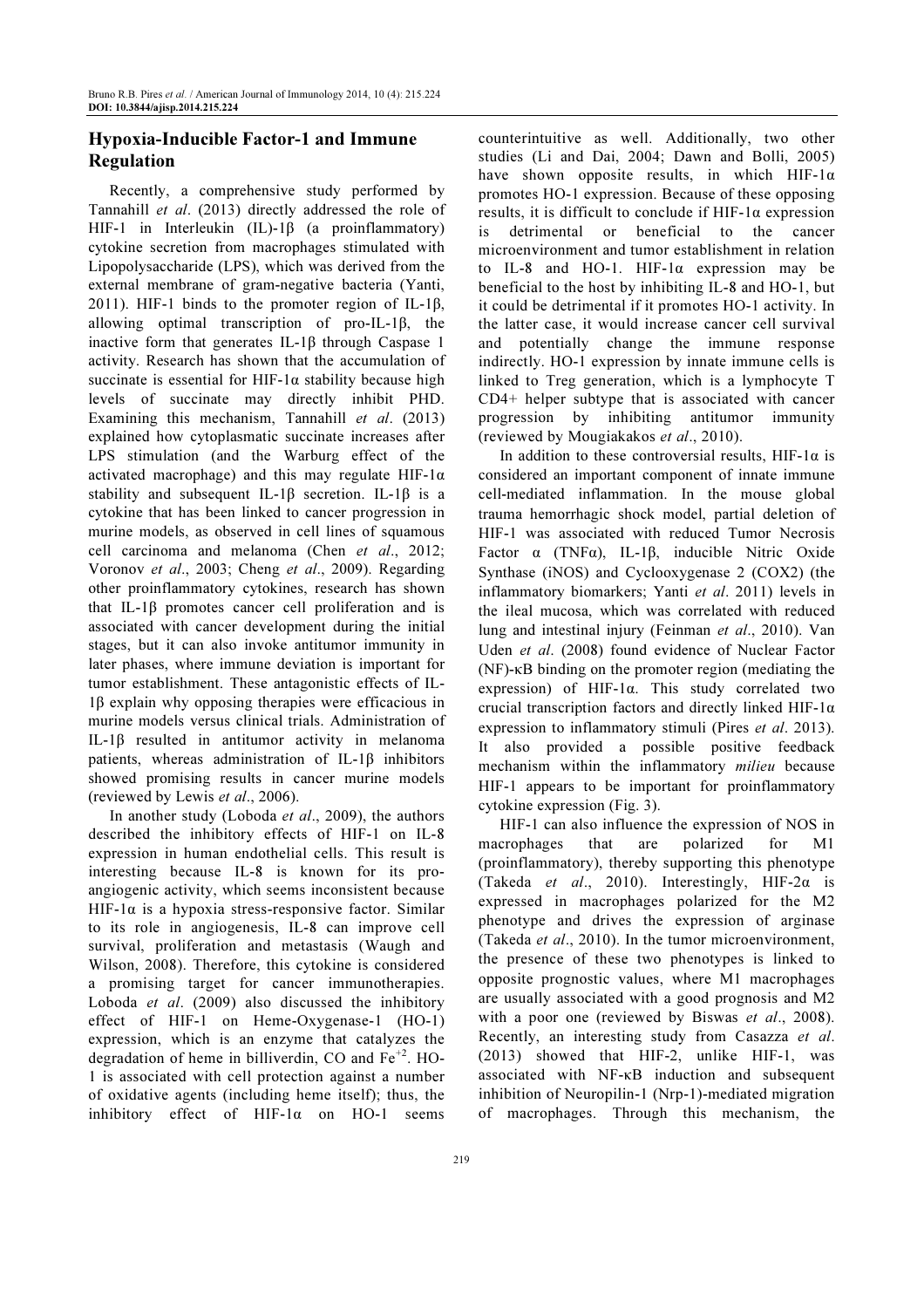macrophages were restricted to hypoxic areas and differentiated to a tumor-supportive phenotype. Both studies linked HIF-2 with tumor-supportive immune responses through directly regulating the innate response and, consequently, affecting the adaptive response as well. As such, it is tempting to speculate about therapies that inhibit the effects of HIF-2 or even induce HIF-1α in Tumor-Associated Macrophages (TAMs) as a way to inhibit the M2 phenotype in these cells, at least in the tumor microenvironment. Complex studies addressing the direct role of HIF-1 in innate immune cells could add important perspectives related to this transcription factor. In this sense, HIF-1 could have antagonistic effects during different periods of cancer development. Its proinflammatory effects could be detrimental in the early phase, inducing cell proliferation by cytokine secretion; however, it could also support the M1 phenotype of TAMs, thereby inducing a protective anti-tumor immune response.

Furthermore, HIF-1 might influence on Natural Killer (NK) cells activity, another important immune cell in antitumor response (Fernandez et al., 1999). HIF-1 stabilization are associated to a lower expression of surface receptors like NKp46, NKp30, NKp44 and NKG2D in re2sponse to IL-2 and other activating cytokines (Balsamo et al., 2013). HIF-1 expression on cancer cells have been linked to MICA shedding (a component of the major histocompatibility complex family and ligand of NKG2D, an activating receptor found in NK and T CD8 cells), reducing the ability of NK cells to recognize malignancy. Besides that, soluble MICA reduces NKG2D surface expression on NK cells, further reducing the NK activity on tumor sites (Barsoum and Faleskog, 2011; Siemens et al., 2009).



Fig. 3. HIF-1 $\alpha$  influence on immune response against cancer cells. Under hypoxic environment, both cancer and immune effector cells express HIF-1 $\alpha$  as a crucial adaptive transcription factor. This implies different kinds of interaction among cells within this microenvironment. Cancer cells seems to be more resistant to several insults, including TCD8 mediated Cytotoxic Lytic (CTL) and secrete several chemokines, like CCL28 and other soluble factors. Macrophages secrete proinflammatory cytokines, reduce antigen presentation ability and depending on HIF-1 or HIF-2 expression can drive into M1 or M2 phenotype. The lower ability of antigen presentation in this environment is another factor that might contribute to an insufficient Tcell response. Besides that, HIF-1α is associated to Treg development or inhibiton, depending on the circumstances, as well as impaired T CD4 proliferation. Contradictory results about the HIF-1α influence on TCD8 activity are also present. It seems that HIF-1α expression supports the cancer cell development, however, as shown by different studies, HIF-1α stabilization, under different circumstances, can drive macrophage M1 development, enhanced T CD8 activity and Th17 polarization, features that can drive antitumor response. Although HIF-1α is associated to a lower NK mediated response, the final role of each immune effector and the type of response mediated by HIF-1 $\alpha$  expression can define the tumor fate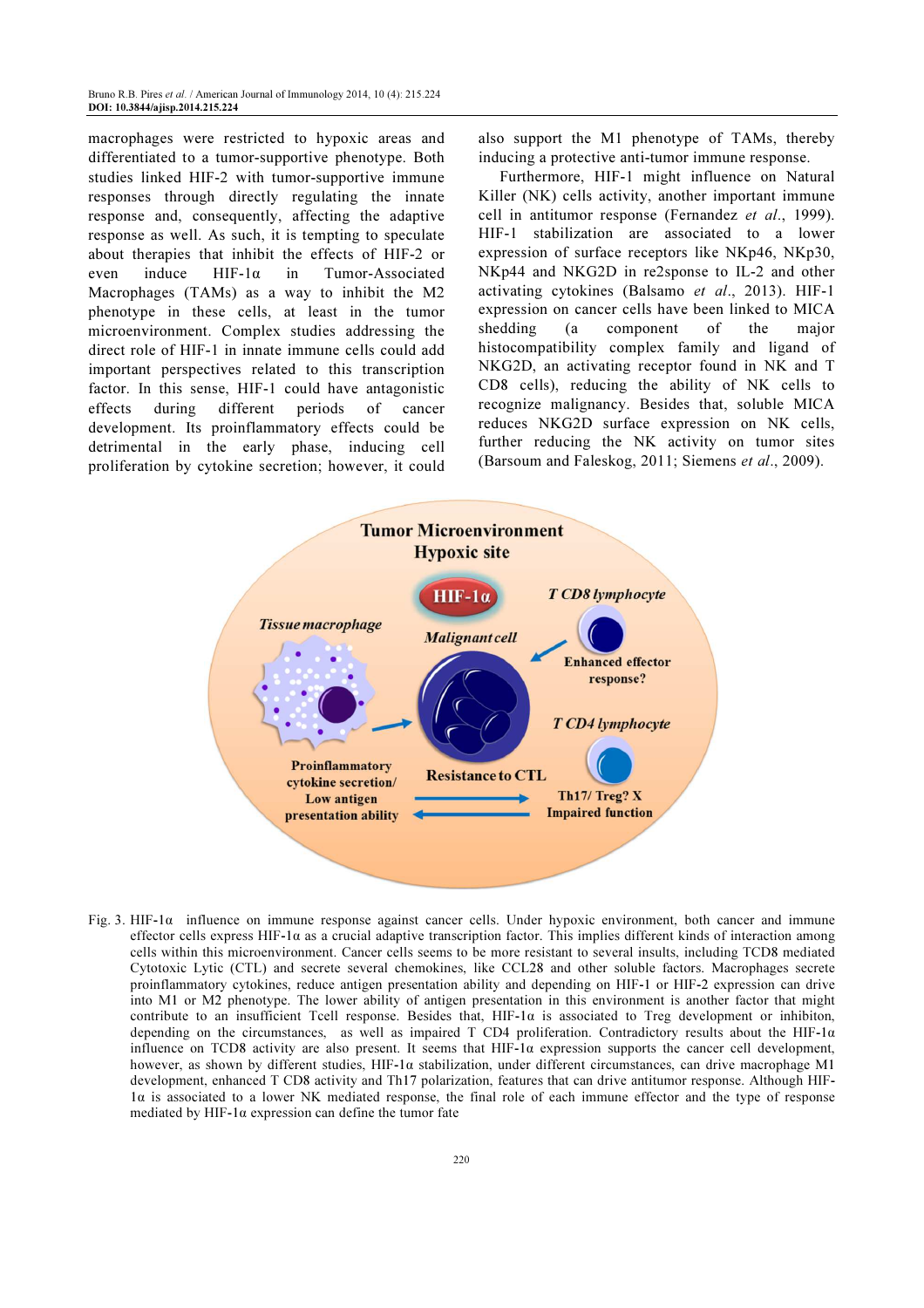In the adaptive immune response, HIF-1 role is under debate. Initially, HIF-1 was associated to T cell functional inhibition (Reyren et al., 2007; Lukashev et al., 2006; Kurobe et al., 2010). In aggreement with this, Ben-Shoshan et al. (2008) demonstrated a role of HIF-1 on Treg development. However, it is important to note that HIF-1 stabilization is induced by several stimuli on T cells in different levels. T Cell Receptor (TCR) activation induces high HIF-1 activity, higher than hypoxia it self, as well as IL-6, a proinflammatory cytokine (Nakamura et al., 2005). Thus, HIF-1 activity can be modulated and its levels vary a lot on different circumstances, what may generate distinct phenotypes. HIF-1 stabilization is also related to a lower ability of T cells to proliferate and lower T CD8 activity (Lukashev et al., 2006), although Caldwell et al. (2001) had demonstrated different results. Furthermore, HIF-1 seems to regulate the secretion of CCL28 by cancer cells, promoting Treg migration (Facciabene et al., 2011). Although tumor associated macrophages have lower antigen presentation ability, recently HIF-1 stabilization on myeloid cells was associated to increased MHC and costimullatory molecules expression promoting T cell activation (Bhandari et al., 2013). In addition, HIF-1 was also associated to Th17 polarization and Treg inhibition (Dang et al., 2011) as well. It is possible that the higher expression of HIF-1 on TH17 is directly linked to IL-6 induced differentiation of these subtype. Both Th17 and Treg sub-types have been linked to a poor prognosis in different types of cancers (Martin et al., 2012; Mougiakakos et al., 2010) and more research investigating Th17 induction and Treg inhibition is needed to better define the role of HIF-1 in adaptive antitumor immunity, although TH17 antitumor response have already been described in some models (Muranski et al., 2008).

Thus, HIF-1 seems to play different roles on tumor microenvironment and its level of stabilization and expression may trigger antitumor immunity or a permissive ambient for tumor progression. The majority of studies described HIF-1 as host detrimental and its expression on cancer cells are related to increased resistance to Cytotoxic Lytic (CTL) response and tumor progression. However, a better understanding on HIF-1 induced phenotypes on immune cells and the exact influence of its expression levels and molecular interactions with other players can imply new perespectives to antitumor immunity. As such, the induction of M1 macrophage phenotype, the inhibition of Treg cell and the enhancement on TCD8 function can all support a protective antitumor immunity (Fig. 3).

#### Anti-Hif-1α Therapies

HIF-1 $\alpha$  and its signaling pathway are indicated as molecular targets for the new generation of drugs that are

part of personalized cancer therapies. Current examples of HIF-1 $\alpha$  inhibitors include EZN-2968, an oligonucleotide antisense to the HIF-1 $\alpha$  mRNA and Tanespimicina (17-AAG), which interferes with the chaperone HSP90 and destabilizes the structure of HIF-1α. Chetomin and its analogues influence the interaction between HIF and p300, impairing its role in transcriptional regulation. Drugs have also been developed for the major regulatory targets of HIF-1α in the Warburg effect: Glufosfamide and α-cyano-4-hydroxycinnamate, which interfere with the functions of *GLUT1* and *MCT1*, respectively (reviewed by Wilson and Hay, 2011).

#### Conclusion

The hypoxia survival mechanism is essential to cell survival during the crucial stages of life development or in an anoxious microenvironment, such as that found in some tissue compartments. The effects of the hypoxiasignaling pathway are widespread when considering the complexity of the biological alterations and crosstalk with other signaling pathways. However, deregulation of this pathway could promote cellular alterations that encourage disease development, such as cancer progression and an increase in tumor cell resistance to conventional treatments. Inflammation and cancer have been intricately correlated (Miller and Shukla, 2012), due to the activation of hypoxia-related proteins that are in the inflammatory cascade. HIF-1α has been included this pathway as ones of the hallmarks of cancer. The understanding of the regulatory role of HIF-1 $\alpha$  in pathological conditions has advanced, however, further studies are necessary to elucidate its value as a target for therapies.

#### Acknowledgement

The researchers acknowledge financial support from Instituto Nacional de Câncer José Alencar Gomes da Silva (INCA)/Ministério da Saúde (MS), Fundação Carlos Chagas Filho de Amparo à Pesquisa do Estado do Rio de Janeiro (FAPERJ), Conselho Nacional de Desenvolvimento Científico e Tecnológico (CNPq) and Instituto Nacional de Ciência e Tecnologia para o Controle do Câncer (INCT-Câncer). We also thank Camila Bandeira, M.D., for her suggestions during the writing process of this study.

#### Author's Contributions

All authors equally contributed in this work.

#### **Ethics**

This article is original and contains unpublished material. The corresponding author confirms that all of the other authors have read and approved the manuscript and no ethical issues involved.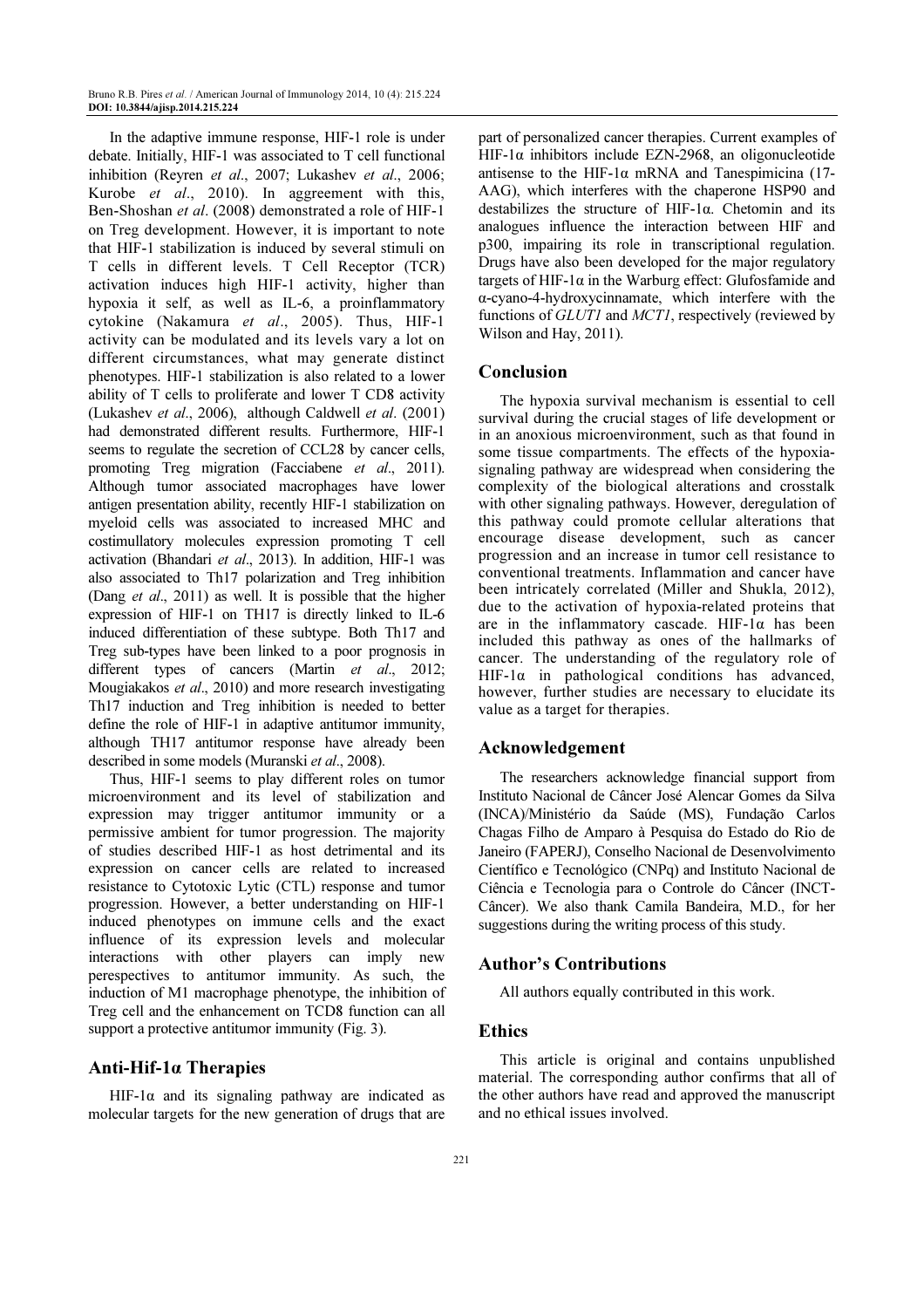#### References

- Adikwu, E. and N. Brambaifa, 2012. Ciprofloxacin induced chondrotoxicity and tendinopathy. Am. J. Pharmacol. Toxicol., 7: 94-100. DOI: 10.3844/ajptsp.2012.94.100
- Artavanis-Tsakonas, S., M.D. Rand and R.J. Lake, 1999. Notch signaling: Cell fate control and signal integration in development. Science, 30: 284: 770-6. DOI: 10.1126/science.284.5415.770
- Baker, J., J.P. Liu, E.J. Robertson and A. Efstratiadis, 1993. Role of insulin-like growth factors in embryonic and postnatal growth. Cell, 75: 73-82. DOI: 10.1016/S0092-8674(05)80085-6
- Balsamo, M., C. Manzini, G. Pietra, F. Raggi and F. Blengio et al., 2013. Hypoxia downregulates the expression of activating receptors involved in NK-cell-mediated target cell killing without affecting ADCC. Eur. J. Immunol., 43:2756-64. DOI: 10.1002/eji.201343448
- Barsoum, I. and J. Faleskog, 2011. Micromechanical analysis on the influence of the Lode parameter on void growth and coalescence. Int. J. Solids Structures, 48: 925-938. DOI: 10.1016/j.ijsolstr.2010.11.028
- Benezra, R., R.L. Davis, D. Lockshon, D.L. Turner and H. Weintraub, 1990. The protein Id: A negative regulator of helix-loop-helix DNA binding proteins. Cell, 61: 49-59. DOI: 10.1016/0092-8674(90)90214-Y
- Ben-Shoshan, J., S. Maysel-Auslender, A. Mor, G. Keren and J. George, 2008. Hypoxia controls CD4+ CD25+ regulatory T-cell homeostasis via hypoxiainducible factor-1alpha. Eur. J. Immunol., 38:2412– 8. DOI: 10.1002/eji.200838318
- Bhandari, T., J. Olson, R.S. Johnson and V. Nizet, 2013. HIF-1a influences myeloid cell antigen presentation and response to subcutaneous OVA vaccination. J. Mol, Med., 91:1199-205. DOI: 10.1007/s00109-013-1052-y
- Biswas, S.K., A. Sica and C.E. Lewis, 2008. Plasticity of macrophage function during tumor progression: Regulation by distinct molecular mechanisms. J. Immunol., 180: 2011-7. PMID: 18250403
- Boulton, T.G. and M.H. Cobb, 1991. Identification of multiple Extracellular Signal-Regulated Kinases (ERKs) with antipeptide antibodies. Cell Regul, 2: 357-71. PMID: 1654126
- Cairns, R.A., I.S. Harris and T.K. Mak, 2011. Regulation of cancer cell metabolism. Nat. Rev. Cancer, 11: 85- 95. DOI: 10.1038/nrc2981
- Caldwell, C.C., H. Kojima, D. Lukashev, J. Armstrong and M. Farber et al., 2001. Differential effects of physiologically relevant hypoxic conditions on T lymphocyte development and effector functions. J. Immunol., 167: 6140-9. PMID: 11714773
- Casazza, A., D. Laoui, M. Wenes, S. Rizzolio and N. Bassani et al., 2013. Impeding macrophage entry into hypoxic tumor areas by Sema3A/Nrp1 signaling blockade inhibits angiogenesis and restores antitumor immunity. Cancer Cell, 24: 695-709. DOI: 10.1016/j.ccr.2013.11.007
- Chen, M.F., M.S. Lu, P.T. Chen, W.C. Chen and P.Y. Lin et al., 2012. Role of interleukin 1 beta in esophageal squamous cell carcinoma. J. Mol. Med., 90: 89-100. DOI: 10.1007/s00109-011-0809-4
- Cheng, C.Y., H.L. Hsieh, C.C. Sun, C.C. Lin and S.F. Luo et al., 2009. IL-1 beta induces urokinase-plasminogen activator expression and cell migration through PKC alpha, JNK1/2 and NF-kappaB in A549 cells. J. Cell Physiol., 219: 183-93. DOI: 10.1002/jcp.21669
- Dang, E.V., J. Barbi, H.Y. Yang, D. Jinasena and H. Yu et al., 2011. Control of T(H)17/T(reg) balance by hypoxia-inducible factor 1. Cell, 146: 772-84. DOI: 10.1016/j.cell.2011.07.033
- Dawn, B. and R. Bolli, 2005. HO-1 induction by HIF-1: A new mechanism for delayed cardioprotection? Am. J. Physiol. Heart Circ Physiol., 289: H522-4. DOI: 10.1152/ajpheart.00274.2005
- Denko, N.C., 2008. Hypoxia, HIF1 and glucose metabolism in the solid tumour. Nat. Rev. Cancer, 8: 705-713. DOI: 10.1038/nrc2468
- Facciabene, A., X. Peng, I.S. Hagemann, K. Balint and A. Barchetti et al., 2011. Tumour hypoxia promotes tolerance and angiogenesis via CCL28 and T(reg) cells. Nature, 475: 226-30. PMID: 21753853
- Feinman, R., E.A. Deitch, A.C. Watkins, B. Abungu and I. Colorado et al., 2010. HIF-1 mediates pathogenic inflammatory responses to intestinal ischemia-reperfusion injury. Am. J. Physiol. Gastrointest Liver Physiol., 299: G833-G843. DOI: 10.1152/ajpgi.00065.2010
- Fernandez, N., J. Cooper, M. Sprinks, M. AbdElrahman and D Fiszer et al., 1999. A critical review of the role of the major histocompatibility complex in fertilization, preimplantation development and fetomaternal interactions. Hum. Reprod Update, 5: 234- 48. PMID: 10438108
- Ferrara, N., H.P. Gerber and J. LeCouter, 2003. The biology of VEGF and its receptors. Nat. Med., 9: 669-76. DOI: 10.1038/nm0603-669
- Foxler, D.E., K.S. Bridge, V. James, T.M. Webb and M. Mee et al., 2012. The LIMD1 protein bridges an association between the prolyl hydroxylases and VHL to repress HIF-1 activity. Nat. Cell Biol., 14: 201-208. DOI: 10.1038/ncb2424
- Hanahan, D. and R.A. Weinberg, 2011 Hallmarks of cancer: The next generation. Cell, 144: 646-74. DOI: 10.1016/j.cell.2011.02.013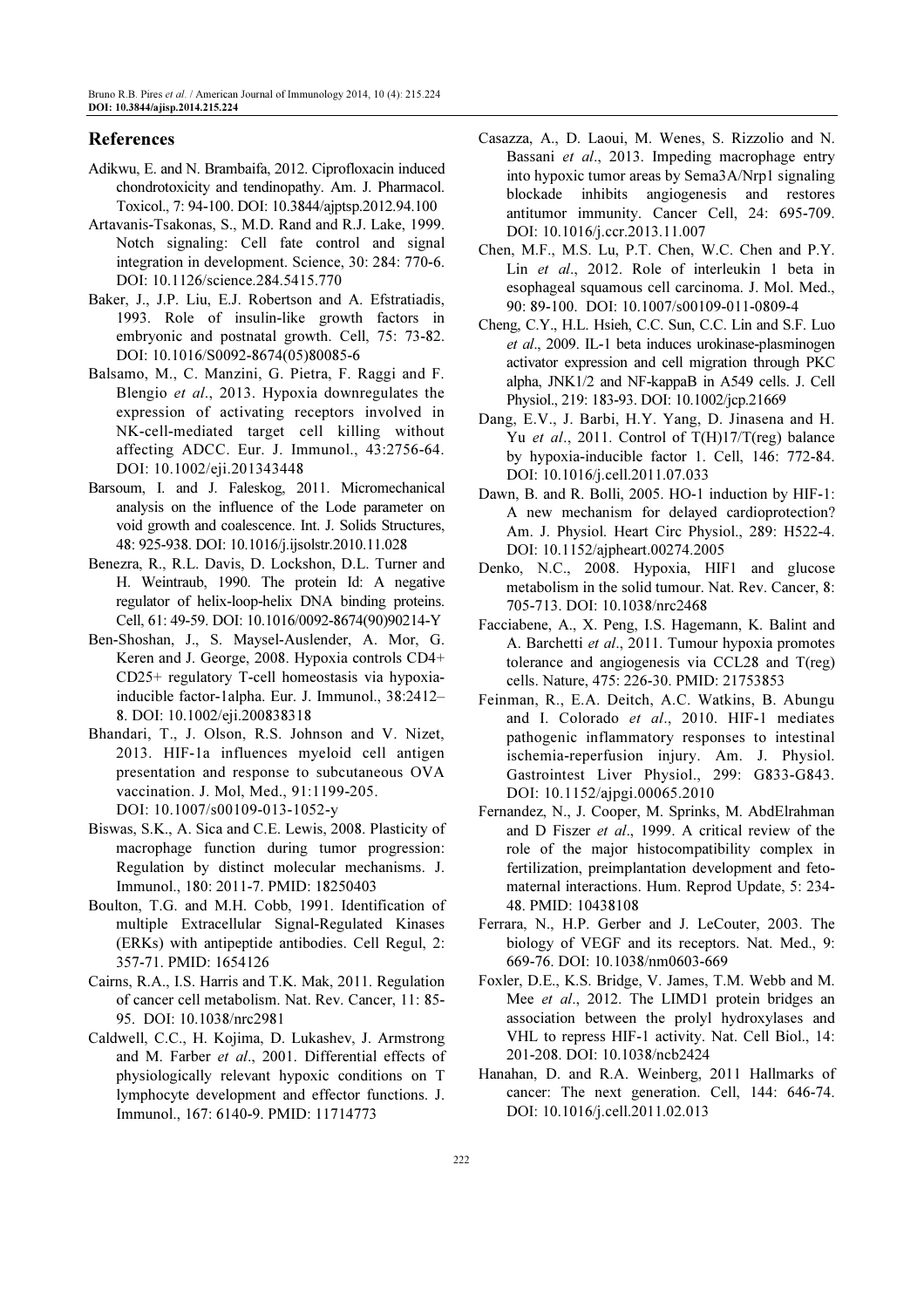- Hazra, B., R. Sarkar and N. Mandal, 2012. Protection of Terminalia belerica Roxb. against iron overload induced liver toxicity: An account of its reducing and iron chelating capacity. Am. J. Pharmacol. Toxicol., 7: 109-122. DOI: 10.3844/ajptsp.2012.109.122
- Kaelin, W.G. Jr., 2008. The von Hippel-Lindau tumour syuppressor protein: O2 sensing and cancer. Nat. Rev. Cancer, 8: 865-873. DOI: 10.1038/nrc2502
- Kaufman, D.S., 2010. HIF hits Wnt in the stem cell niche. Nat. Cell Biol., 12: 926-927. DOI: 10.1038/ncb1010-926
- Krantz, S.B., 1991. Erythropoietin. Blood, 77: 419-34.
- Kurobe, H., M. Urata, M. Ueno, M. Ueki and S. Ono et al., 2010. Role of hypoxia-inducible factor 1alpha in T cells as a negative regulator in development of vascular remodeling. Arterioscler. Thromb. Vasc. Biol., 30: 210-7. DOI: 10.1161/ATVBAHA.109.192666
- Lewis, A.M., S. Varghese, H. Xu and H.R. Alexander, 2006. Interleukin-1 and cancer progression: The emerging role of interleukin-1 receptor antagonist as a novel therapeutic agent in cancer treatment. J. Trans. Med., 4: 48-48. DOI: 10.1186/1479-5876-4-48
- Li, Q.F. and A.G. Dai, 2004. Hypoxia inducible factor-1 alpha correlates the expression of heme oxygenase 1 gene in pulmonary arteries of rat with hypoxia-induced pulmonary hypertension. Acta Biochim. Biophys. Sin., 36: 133-40. DOI: 10.1093/abbs/36.2.133
- Loboda, A., A. Stachurska, U. Florczyk, D. Rudnicka and A. Jazwa et al., 2009. HIF-1 induction attenuates Nrf2-dependent IL-8 expression in human endothelial cells. Antioxid Redox Signal, 11: 1501- 17. DOI: 10.1089/ARS.2008.2211
- Lukashev, D., B. Klebanov, H. Kojima, A. Grinberg and A. Ohta et al., 2006. Cutting edge: hypoxiainducible factor 1alpha and its activation-inducible short isoform I.1 negatively regulate functions of CD4+ and CD8+ T lymphocytes. J. Immunol., 177: 4962-5. PMID: 17015677
- Martin, F., L. Apetoh and F. Ghiringhelli, 2012. Controversies on the role of Th17 in cancer: A TGF-βdependent immunosuppressive activity? Trends Mol. Med., 18: 742-9. DOI: 10.1016/j.molmed.2012.09.007
- Mazumdar, J., T. O'Brien, R.S. Johnson, L.J.C. Chavez and P.S. Klein et al., 2010.  $O_2$  regulates stem cells through Wnt/β-catenin signalling. Nat. Cell Biol., 12: 1007-1013. DOI: 10.1038/ncb2102
- Meijer, T.W., J.H. Kaanders, P.N. Span and J. Bussink, 2012. Targeting hypoxia, HIF-1 and tumor glucose metabolism to improve radiotherapy efficacy. Clin Cancer Res., 18: 5585-94. DOI: 10.1158/1078-0432.CCR-12-0858
- Miller, J. and A. Shukla, 2012. The role of inflammation in development and therapy of malignant mesothelioma. Am. Med. J., 3: 240-248. DOI: 10.3844/amjsp.2012.240.248
- Mougiakakos, D., A. Choudhury, A. Lladser, R. Kiessling and C.C. Johansson, 2010. Regulatory T cells in cancer. Adv. Cancer Res. DOI: 10.1016/S0065-230X(10)07003-X
- Muranski, P., A. Boni, P.A. Antony, L. Cassard and K.R. Irvine et al., 2008. Tumor-specific Th17-polarized cells eradicate large established melanoma. Blood, 112 :362-73. DOI: 10.1182/blood-2007-11-120998
- Nakamura, H., Y. Makino, K. Okamoto, L. Poellinger and K. Ohnuma et al., 2005. TCR engagement increases hypoxia-inducible factor-1 alpha protein synthesis via rapamycin-sensitive pathway under hypoxic conditions in human peripheral T cells. J. Immunol., 174: 7592-9. PMID: 15944259
- Nichols, J., B. Zevnik, K. Anastassiadis, H. Niwa and D. Klewe-Nebenius et al., 1998. Formation of pluripotent stem cells in the mammalian embryo depends on the POU transcription factor OCT4. Cell, 95: 379-91. PMID: 9814708
- Okamoto, T., A. Schlegel, P.E. Scherer and M.P. Lisanti, 1998. Caveolins, a family of scaffolding proteins for organizing "preassembled signaling complexes" at the plasma membrane. J. Biol. Chem., 273: 5419-22. DOI: 10.1074/jbc.273.10.5419
- Pires, B.R., A.L. Mencalha and E. Abdelhay, 2013. Molecular mechanisms of NF-κB on cancer promotion and progression. SIS J.
- Reyren, N., S. Reyren, A.D. Caviglia, L. Fitting Kourkoutis and G. Hammerl et al., 2007. Superconducting Interfaces Between Insulating Oxides. Science, 317: 1196-1199. DOI: 10.1126/science.1146006
- Sawai, A., S. Chandarlapaty, H. Greulich, M. Gonen and Q. Ye et al., 2008. Inhibition of Hsp90 downregulates mutant Epidermal Growth Factor Receptor (EGFR) expression and sensitizes EGFR mutant tumors to paclitaxel. Cancer Res., 68: 589- 96. DOI: 10.1158/0008-5472.CAN-07-1570
- Semenza, G.L., 1998. Hypoxia-inducible factor 1 and the molecular physiology of oxygen homeostasis. J. Lab Clin Med. DOI: 10.1016/S0022-2143(98)90091-9
- Semenza, G.L., 2007. Hypoxia-Inducible Factor 1 (HIF-1) pathway. Sci. STKE. DOI: 10.1126/stke.4072007cm8
- Semenza, G.L., 2010. Defining the role of hypoxiainducible factor 1 in cancer biology and therapeutics. Oncogene, 29: 625-634. DOI: 10.1038/onc.2009.441
- Siemens, M.E., Q. Li, M.M. Murnane, H.C. Kapteyn and R. Yang et al., 2009. High-frequency surface acoustic wave propagation in nanostructures characterized by coherent extreme ultraviolet beams. Appl. Phys. Lett., 94: 093103-093103. DOI: 10.1063/1.3090032
- Takeda, N., E.L. O'Dea, A. Doedens, J.W. Kim and A. Weidemann et al., 2010. Differential activation and antagonistic function of HIF-{alpha} isoforms in macrophages are essential for NO homeostasis. Genes Dev., 24: 491-501. DOI: 10.1101/gad.1881410